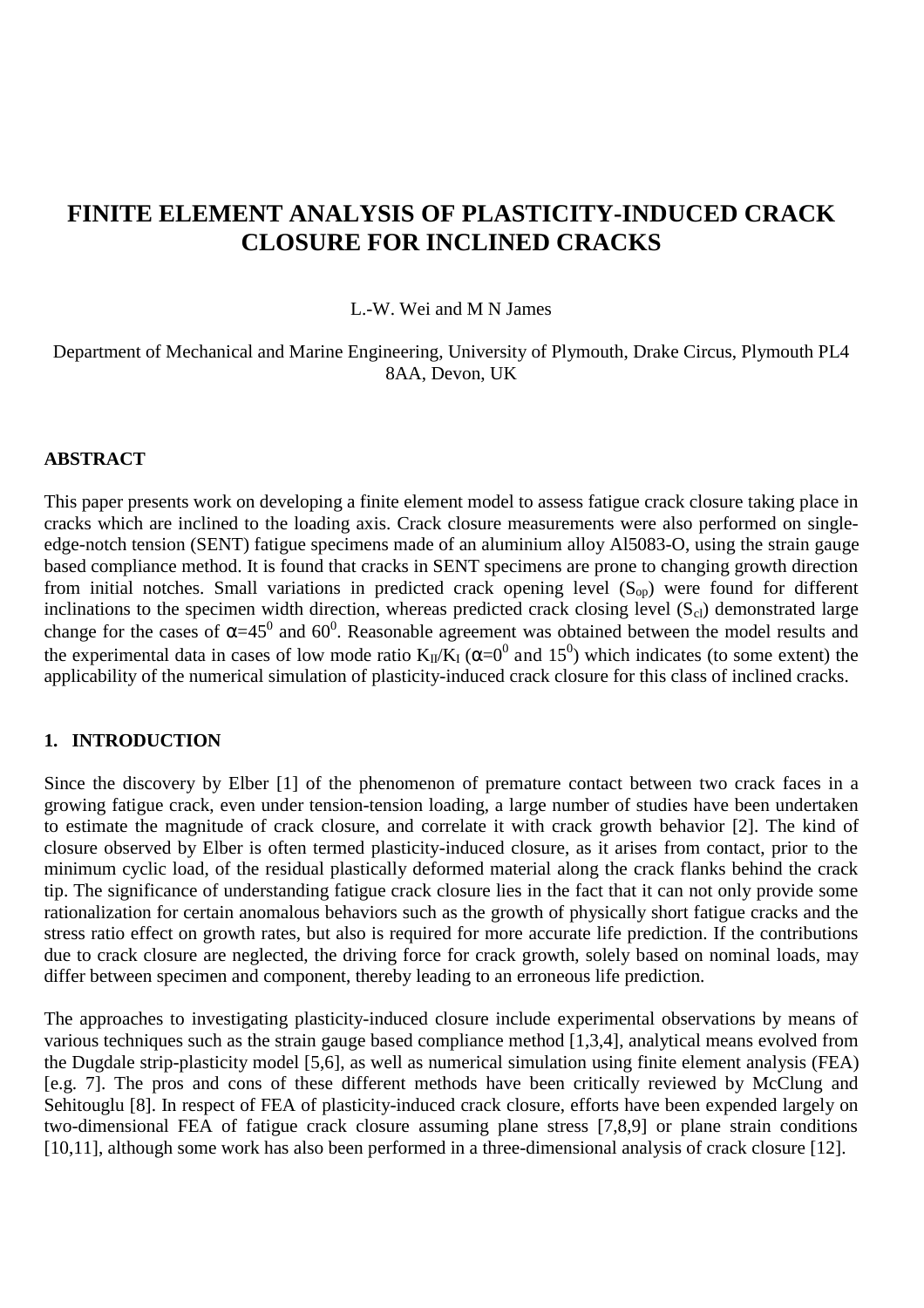All this work on crack closure was, however, carried out on straight cracks which are situated either perpendicularly to the loading axis (pure Mode I) [e.g. **7,** 8], or parallel to it (pure Mode II) [13**]** or in a combination of the two previous cases (mixed Mode I and II loading) [9]. To the author's knowledge, there has been no finite element (FE) work which considered the closure behavior existing in cracks inclined to the loading axis, although this class of cracks is very commonly encountered in practice, e.g. crack deflection during growth. McClung & Sehitouglu [9] considered a case with mixed-mode loading, but their model can not be extended to the situation of crack deflection since the model only considered a symmetric system of both structure and loading. Suresh [14] developed a simple micromechanical model for crack closure due to crack path deflection, in terms of a combined geometric and linear elastic fracture mechanics analysis. In addition, Llorca [15] proposed a finite difference method to examine roughness-induced crack closure, which neglected plasticity-induced crack closure as well as the friction effect between crack faces.

The present work focuses its attention on FE modeling of plasticity-induced crack closure observed in edge cracks inclined at various angles, ranging from  $\alpha = 0^0$  to  $\alpha = 60^0$ , to the specimen width direction. In contrast to the model developed by McClung & Sehitouglu [9], the model reported in this paper has the potential to incorporate crack deflection or roughness-induced closure with friction between surfaces being taken into account. For preliminary verification of the model, experimental determination of crack closure values was performed on single-edge-notch-tension (SENT) specimens of aluminum alloy Al5083-O with three different notch orientations ( $\alpha = 0^0$ , 15<sup>0</sup> and 60<sup>0</sup>), using the strain gauge based compliance method. Analysis and discussion relevant to the FE modeling as well as to the experimental data are given in this paper.

## **2. GENERAL PRINCIPLES OF FE MODELING OF FATIGUE CRACK CLOSURE**

The establishment and evolution of the finite element method (FEM) has contributed greatly to the solution of many engineering problems, particularly in situations where analytical methods become too complex, and experimental techniques appear inappropriate because of either difficulties in application or instrumentation, or of the high costs which may be involved. One pronounced advantage of FEM lies in the fact that it can be used to solve a class of problems with only minor modifications once the model, boundary conditions, and accuracy have been tested and proven. The increasing computing power associated with faster processor speed and greater data storage capacity has also been a catalyst in developing FE applications. Hence, a great deal of work has attempted to solve the complicated issue of fatigue crack closure by means of FEM [e.g. 7**]**.

In contrast to the simplicity of applying FEM to a static loading system, FE analysis of fatigue crack closure has been complicated by two features which accompany crack growth and closure under fatigue loading. These two features are crack extension and the flank contact behind the crack-tip. Representation of these two features in a FE model implies that the model must be able to accommodate both the change in boundaries and the likely contact of elements (i.e. new boundary conditions).

To handle crack extension in an FE model, several proposals have been put forward to release the crack-tip node. Some models have assumed crack extension at maximum load [7,10], some have allowed crack propagation at the minimum load of a cycle [16,17], and some even released the crack-tip node at an arbitrary point during a cyclic loading excursion [13]. Among these various crack-tip release proposals, the one proposed by Newman has been most often used, in which the crack-tip node is released at maximum load and the crack extended to the next node. More detailed discussions on node release schemes can be found in the work of McClung and Sehitoglu [8].

The nonlinear contact which occurs between the crack faces in the wake of the growing crack-tip has been treated in certain approaches [7,13,18]. Despite a few variations, the formulation proposed by Newman [7] has been generally used to treat the likely contact of crack faces. In Newman's method, two springs with varying stiffness are used to simulate contact and separation of the two crack faces. When the two crack faces make contact the stiffness of the springs is set to a substantially large value thus modeling a state of rigid contact, but when they separate the stiffness is set to zero, then simulating the condition of free opening between the crack faces. The implicit condition for this approach to be valid, is the existence of a plane of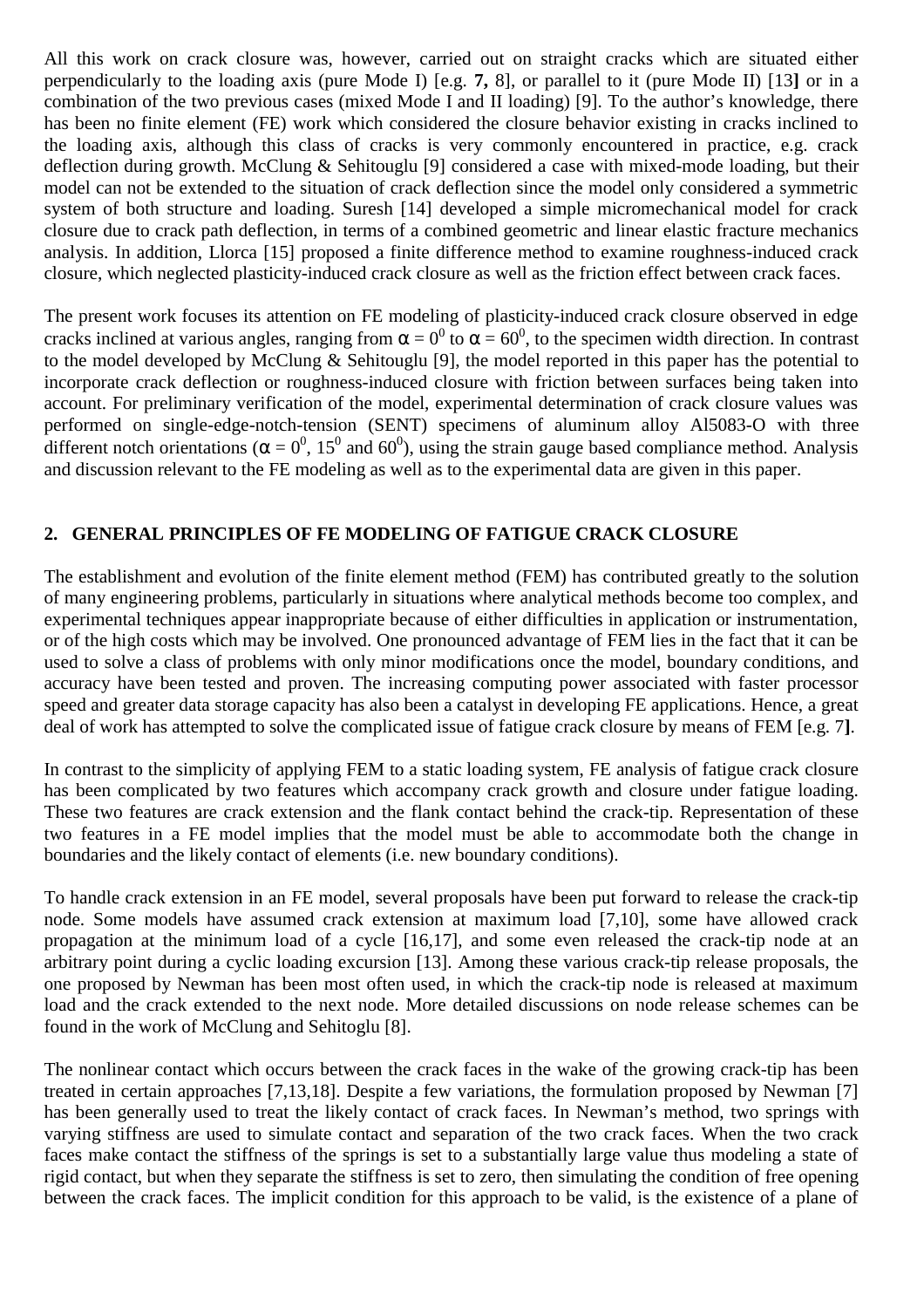symmetry between the two crack faces. The plane of symmetry can be taken as a rigid plane as no displacement at the direction normal to the plane is allowed for any point on the plane. Thus clearly the Newman's method cannot be used in the contact between crack faces of an inclined crack, due to the lack of symmetry along the crack plane in this case. The contact occurring in inclined cracks is a general contact problem, and thus a general contact analysis must be implemented in which a combined load and displacement control procedure is used. The commercial FE code Ansys 5.4 used in this work provides the utilities to deal with general contact problems.

### **3. MATERIAL, SPECIMEN AND EXPERIMENTAL TECHNIQUES**

The material used in this work is an aluminium alloy Al5083-O. This material has gained a wide range of applications because of its moderate strength, weldability and good corrosion resistance **[**19**].** Tensile testing was performed to obtain the monotonic and cyclic stress and strain curves, as shown in Figure 1. It can be seen from Figure 1 that the material shows cyclic hardening as do other aluminium-base alloys such as Al2024-T4 and Al7075-T6 [20]. The mechanical properties of this Al5083-O alloy are as follows; monotonic tensile yield stress,  $\sigma_v$ , of 145 MPa, initial cyclic tensile yield stress,  $\sigma_{oc}$ , of 240 MPa and Young's modulus (*E*) of 70GPa as well as a Poisson's ratio of 0.3. The cyclic stress-strain curve (Figure 1) was utilised in the FE analysis of fatigue crack closure. A Ramberg-Osgood relationship was used to fit the cyclic stress-strain curve which gives:

$$
\frac{E\epsilon}{\sigma_{0c}} = \frac{\sigma}{\sigma_{0c}} + 0.0757 \left(\frac{\sigma}{\sigma_{0c}}\right)^{15.17}
$$
\n(1)

where  $\sigma$  and  $\varepsilon$  are stress and strain, respectively.

Closure data were obtained via a strain gage-based compliance technique. The digitally logged data were used to produce a differential stress-strain curve by subtracting the unloading linear portion from the original stress and strain data. The crack closure level is more readily identified from such an amplified change in slope of the differential stress-strain curve [**21**].

Surface strains were measured using small strain gauges with a gage length of 0.2 mm and a grid width of 1.4 mm. The gauges were located in the vicinity of the crack-tip with the gauge center being about 1 mm from the tip, and 0.5 mm above the crack line. This arrangement of strain gauges was suggested by Gan et al [3] as rather sensitive to the change in compliance due to the contact of crack faces. Data relevant to through-thickness closure were obtained from strain gauges placed on the back faces of 10 mm thick specimens.

SENT specimens of thickness 2 mm were used in the experimental testing with a maximum stress,  $S_{max}$ , of  $0.85\sigma_v$  and a load ratio of R=0.05. This thickness gives, approximately, a state of plane stress in the specimen ( $r_p/t \approx 1.25$ ), as simulated in the FE model. SET specimens 10 mm in thickness ( $r_p/t \approx 0.25$ ) were also used with the aim examining crack closure levels under a stress state approximating plane strain. Initial notches 6 mm in length were machined in the samples along the rolling direction of the sheet from which the SET specimens were made, but with different inclinations to the specimen width direction. These angles included  $0^0$ ,  $15^0$ ,  $30^0$ ,  $45^0$  and  $60^0$ , as shown in Figure 2. These different inclinations of notch provide different ratios of mixed-mode loading, provided that the fatigue crack propagates along the initial notch orientation (see Table 1). In practice, however, this initial plan was not successful for all the cases because of a change of growth direction from the initial notch orientation in cases with a medium or high value of mode-mixity, e.g.  $K_{II}/K_I$  =0.58 at  $\alpha$ =30<sup>0</sup>,  $K_{II}/K_I$  =1 at  $\alpha$ =45<sup>0</sup> and  $K_{II}/K_I$  =1.73 at  $\alpha$ =60<sup>0</sup>, as shown in Table 1. Tanaka [22] performed fatigue tests using center-crack specimens which were prepared by growing a Mode I crack from a notch in a large specimen of pure aluminium, then cutting to the final shape with the initial crack being inclined at a certain angle to the specimen width direction. Using a constant load ratio R of 0.65 with different inclinations  $\alpha$  of  $0^0$ ,  $18^0$ ,  $45^0$  and  $60^0$ , Tanaka found that a crack would propagate along the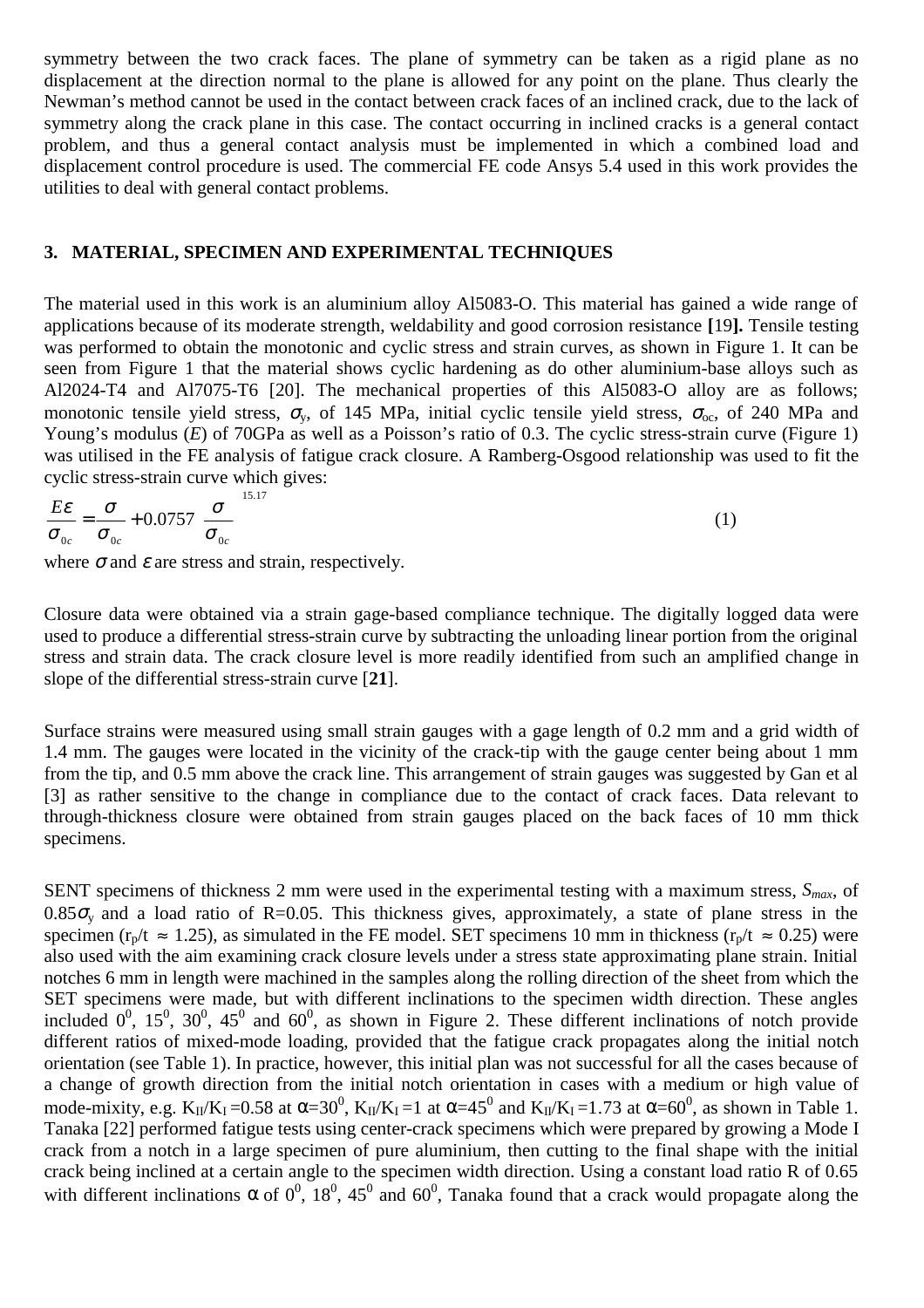original crack direction if the equivalent stress intensity range (i.e.  $\sqrt{K_I^2 + K_{II}^2}$ ) is above 1.6 times the equivalent threshold value of fatigue crack growth (i.e.  $\sqrt{K_{10}^2 + K_{10}^2}$ ). His conclusion is not supported by the present work. The Mode I threshold value ( $\Delta K_{I0}$ ) for Al5083-O is about 5 MPa $\sqrt{m}$  [23], and this is also the equivalent threshold value in the case of  $\alpha=0^0$  due to absence of the Mode II component. It has been demonstrated by Tanaka [22] and Gao et al [24] that the equivalent threshold value under a pure Mode I condition (i.e.  $\Delta K_{I0}$ ) is greater than those for other Mode I and II combinations. The stress level used in the present work, 0.85 $\sigma_v$ , produced an equivalent stress intensity range of 24 MPa $\sqrt{m}$  for an inclination of α=0<sup>0</sup> and 12 MPa $\sqrt{m}$  for  $\alpha = 60^0$ , all exceeding 1.6 times the Mode I threshold value of this material (i.e. about 8 MPa $\sqrt{m}$ ). However as indicated in Table 1, only in two cases (i.e.  $K_{II}/K_I = 0$  at  $\alpha = 0^0$  and  $K_{II}/K_I = 0.27$  at  $\alpha$ =15<sup>0</sup>) did the cracks propagate along the initial notch orientation direction. The difference between the crack growth direction reported by Tanaka and that in the present work, may arise from the use of different types of specimen, different load ratios, or different precracking processes. As a result, experimental data for cases of higher Mode II component ( $\alpha = 30^0$ , 45<sup>0</sup> and 60<sup>0</sup>) can not be easily obtained with SENT specimens. However, the information on crack closure, obtained for the case of  $\alpha=15^0$  (i.e. K<sub>II</sub>/K<sub>I</sub> = 0.27), is useful. The comparison between the predicted and experimental data, even restricted to the low angle case, still provides an indicator of the applicability of the model. In fact, it is likely that, if the contributions to closure due to the roughness of fracture surfaces are neglected, the underlying principle of crack deformation for all the cases of low and high Mode II components is essentially the same. In other word a FE model which is capable of modeling the case of low Mode II component, can theoretically be applied to other cases of higher Mode II components, in the absence of roughness effects.

#### **4. FINITE ELEMENT MODELING**

As discussed above, this work is primarily concerned with modeling the closure behavior of a crack, inclined to the loading axis in a SENT specimen made of Al5083-O, under constant amplitude fatigue loading and plane stress conditions. Kinematic hardening with the von Mises yield criterion, and the incremental plasticity flow law (the Prandtl-Reuss law) were utilised in the model. Constant amplitude fatigue loading was applied to the SENT model with a maximum stress,  $S_{max}$ , of  $0.85\sigma_v$  and a load ratio of R=0.05.

The FE model is constructed using ANSYS 5.4, a commercial FE code package. Unlike the case of pure Mode I cracks in homogeneous materials which show symmetry along crack plane, cracks inclined to the tensile axis do not have such a feature. As a result, the whole structure of the specimen needs to be modeled. However, it should be pointed out that the modeling situation is more complicated than just a required meshing of the whole body. As mentioned before, it has been found by Tanaka [22**]** that depending on loading conditions, the crack may propagate either along the direction of the initial notch or change direction during subsequent growth to an angle to the initial notch orientation. In this preliminary study the case of a crack growing along its initial notch orientation has been investigated using FEM. The experimental data indicate that latter is even more significant in reality. The present model needs to be verified as producing reliable data before it is extended to cover the case of non-coplanar cracks arising from a shift of growth direction.

The initial notch length was taken as 6 mm, and the crack increment ∆a (i.e. the smallest element size) was chosen as 0.125 mm following the suggestion made by McClung and Sehitoglu [8**]** where the relationship between crack increment ( $\Delta a$ ) and plastic zone size is given by  $\Delta a/r_p \leq 0.05$ . This consideration is primarily based on the ability of the model to capture the local crack-tip deformation, and has nothing to do with actual crack growth rates. Clearly it is generally difficult for a numerical model to choose crack increments (the smallest mesh size) which correspond to the real growth rate due to the increase in computation time,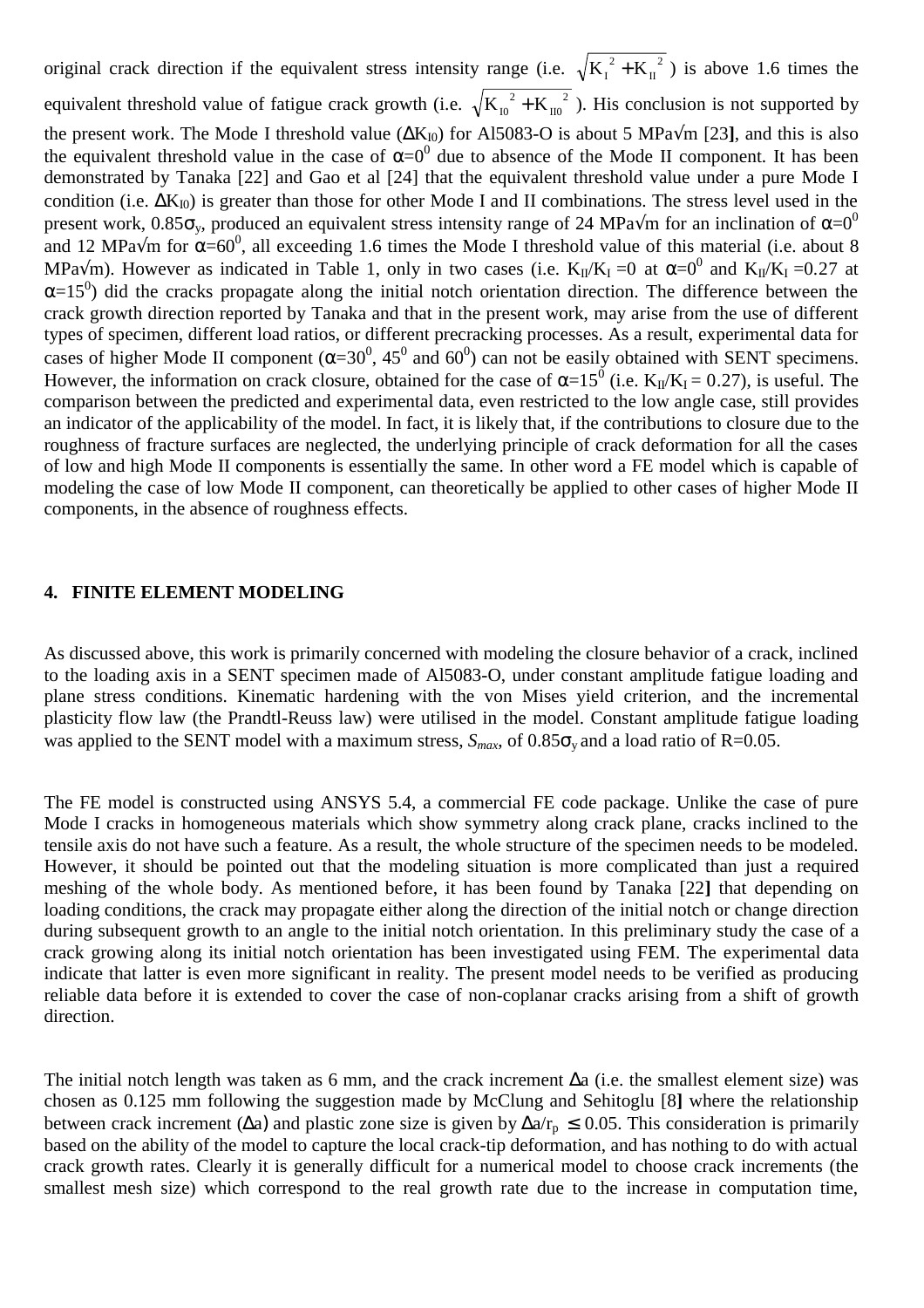particularly in a PC based system as used in this work. However, as long as the model is fine enough to capture the plastic deformation near the crack tip, the size of crack increment should not greatly affect the closure levels [8**]**. The Newman crack-tip release scheme (i.e. the crack-tip extends one element length at the point of maximum load) was used in the FE model. Three-node plane stress elements were utilised in the model, together with surface-to surface contact elements to simulate the contact and separation of the two crack faces (Figure 3**)**

At the present time, no slipping friction between the two crack faces or crack deflection were considered in the model. Further work will attempt to incorporate these factors in the model, assisted by surface roughness maps which can be obtained from a scanning electron microscopy (SEM) package.

#### **5. RESULTS AND DISCUSSIONS**

Figures 4 and 5 present normalised model values of crack closure and crack opening  $(S_{cl}/S_{max}$  and  $S_{op}/S_{max}$ ) respectively, versus the normalized crack length (a/W) for cracks at different angles of inclination to the specimen width direction. They also show the experimental data with mean values represented by dotted lines. Some observations can be made from these figures. First, the predicted crack closure values are generally larger than the corresponding opening values, which is qualitatively consistent with most of FE modeling work by other researchers [e.g. 7,25,26]. While there is negligible difference between  $S_{cl}$  and  $S_{op}$  in the case of  $\alpha = 60^{\circ}$  with both being about 30% S<sub>max</sub>, the cases of  $\alpha = 0^{\circ}$  and 15<sup>°</sup> show differences between these two variables of up to 14% $S_{\text{max}}$  (i.e.  $S_{\text{cl}}$  is some 43% greater than  $S_{\text{op}}$  for the cases of  $\alpha = 0^0$  and 15<sup>0</sup>). Secondly, the opening values obtained for different angles of inclination are similar with a maximum difference of about 3%  $S_{\text{max}}$  between the cases of  $\alpha=0^0$  and 45<sup>0</sup>. However, the closure levels show appreciable variation (up to 13% S<sub>max</sub>) with angle of inclination, except for the cases of  $\alpha=0^0$  and 15<sup>0</sup>. Thirdly, while generally the crack opening level  $S_{op}$  steadily increases to a stable value (between 27∼33%)  $S<sub>max</sub>$  for all the angles of inclination), the crack closure values  $S<sub>cl</sub>$  for the two large angles of inclination  $(\alpha=45^0$  and 60<sup>0</sup>) appear to maintain a steadily rising trend. This could be due to the fact that crack closure is highly sensitive to the residual deformation left in the crack-tip element and thereby to the mesh size, as was pointed out by Fleck [10]. It is also interesting to note that the  $S_{op}$  levels in the cases of two large inclinations ( $\alpha$ =45<sup>0</sup> and 60<sup>0</sup>) are slightly higher than those for small inclinations ( $\alpha$ =0<sup>0</sup> and 15<sup>0</sup>), whilst the reverse situations are found in the  $S_{cl}$  levels. This phenomenon is unusual as it is normally expected that a larger  $S_{cl}$ would lead to a larger S<sub>op</sub> level. It is unclear at this moment whether these phenomena show inherent characteristics associated with closure behavior for inclined cracks, or whether they are artifacts introduced by the numerical procedure. Further work in refining the model, primarily in examining its sensitivity to mesh-size, and analysis of the displacement, stress and strain fields in the vicinity of the crack-tip, is needed to clarify the uncertainties.

The experimental work indicated that the  $S_{cl}$  values were similar to the  $S_{op}$  values, as listed in Table 2. The  $S<sub>cl</sub>$  value obtained at the back face is lower than that obtained at near crack-tip locality for the 10 mm thick specimen, but the latter agrees well with the data determined from the specimen of thickness 2 mm (see No.2 and No.7 in Table 2). This is because the surface of the 10mm thick specimen approximates a state of plane stress, as in the 2mm thick specimen. On the other hand, the strain gauge at the back face of the 10 mm thick specimen reflects the plane strain state existing at the middle part of the specimen, which thus leads to a lower value of crack closure due to a less amount of residual plasticity left in the wake of the crack-tip.

Figures 4 and 5 indicate that  $S_{cl}$  values provide a better correlation between the model results and the experimental data (a maximum difference of around 10%  $S_{\text{max}}$  in the case of  $\alpha = 60^0$ ) than  $S_{\text{op}}$  values (a difference of up to 15%  $S_{\text{max}}$  in the case of  $\alpha = 0^0$ ). The difference may be attributed to many factors such as surface roughness or crack path deflection [14,27**]** which would inevitably contribute to the closure but which were not considered in the model. Incorporation of some of these factors in the model will be attempted in future work to provide a better estimate of crack closure levels. Despite these shortcomings, the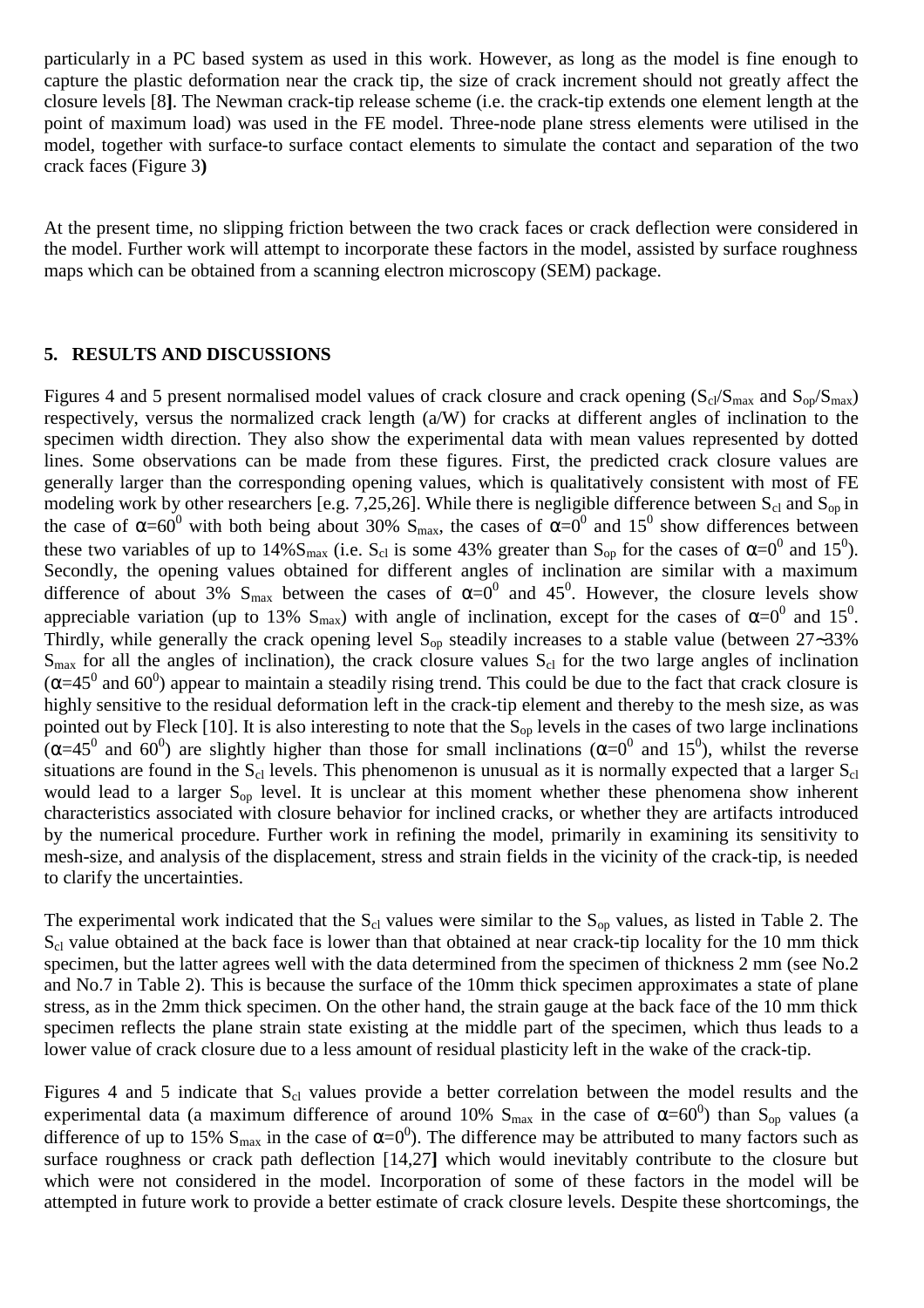comparison between the model results and the experimental data is thought reasonable. This suggests that the FE model is capable of providing a useful estimate of crack closure values for inclined cracks, and warrants its extension to the case of non-coplanar cracks.

The data obtained experimentally for different nominal initial inclinations are similar, as shown in Table 2. This is due to the fact that crack propagation assumed similar directions in all the cases examined here, in spite of different initial notch orientations (see Table 1).

## **6. CONCLUSIONS**

Based on the present work the following conclusions can be made.

- 1. A FE model was developed which can simulate plasticity-induced crack closure observed in cracks inclined to a loading axis. The applicability of the model has been tested through a comparison of the model results with the experimental data obtained in cases of low mode-mixity value (i.e.  $K_{II}/K_I = 0$  and 0.27).
- 2. Small variations in predicted  $S_{op}$  (a difference of up to 3%  $S_{max}$ ) were found for different inclinations to the specimen width direction, whereas predicted  $S_{cl}$  demonstrated large change (up to 13%  $S_{max}$ ) for the cases of  $\alpha$ =45<sup>0</sup> and 60<sup>0</sup>.
- 3. Cracks in SENT specimens are prone to grow in a direction which produces a maximum K<sub>I</sub>.

## **ACKNOWLEDGMENTS**

LiWu Wei acknowledges financial support from the University of Plymouth. Thanks are also due to Mr Lord and Mr Richards, from the Department of Mechanical & Marine Engineering, for their support in experimental work.

### **REFERENCES**

- 1. Elber, W. (1970), *Engineering Fracture Mechanics* **2**, 37.
- 2. Newman, J.C. (1997), In: *Fatigue and Fracture Mechanics*, pp. 3-51. Underwood J.H., Macdonald, B.D. and Mitchell, M.R. (Eds), ASTM STP 1321.
- 3. Gan, D. and Weertman, J. (1981), *Engineering Fracture Mechanics* **15**, 87.
- 4. James, M.N. & Li, Wenfong (1997), *Materials Science and Engineering* **A265**, 129.
- 5. Budiansky, B. and Hutchinson, J.W. (1978), *J. of Applied Mechanics* 45, 267.
- 6. Newman, J.C. (1981), In: *Methods and Models for Predicting Fatigue Crack Growth under Random Loading*, pp. 53-84. Chang, J.B. and Hudson, C.M. (Eds), ASTM STP 748.
- 7. Newman, J.C. (1976), In: *Mechanics of Fatigue Crack Growth*, pp. 281-301, ASTM STP 590.
- 8. McClung, R.C. & Sehitouglu, H. (1989), *Engineering Fracture Mechanics*, **33**, 237.
- 9. McClung, R.C. & Sehitouglu, H. (1989), *Engineering Fracture Mechanics*, **33**, 253.
- 10. Fleck, N.A. (1986 *Engineering Fracture Mechanics*, **25**, 441.
- 11. Sehitoglu, H. & Sun, W. (1991), *J. Engineering Materials and Technology*, **113**, 31.
- 12. Chermahini, R.G., Shivakumar, K.N. and Jr, Newman, J.C. (1988) In: *Mechanics of Fatigue Crack Closure*, pp. 398-413, Newman, J.C., Jr. and Elber, W. (Eds). ASTM STP 982.
- 13. Nakagaki, M. & Atluri, S.N. (1980), *AIAA Journal*, **18**, 1110.
- 14. Suresh, S. (1985), *Metallurgical Transactions* **16A**, 249.
- 15. Llorca, J. (1992), *Fatigue Fract. Engng Mater. Struct*., **15**, 655.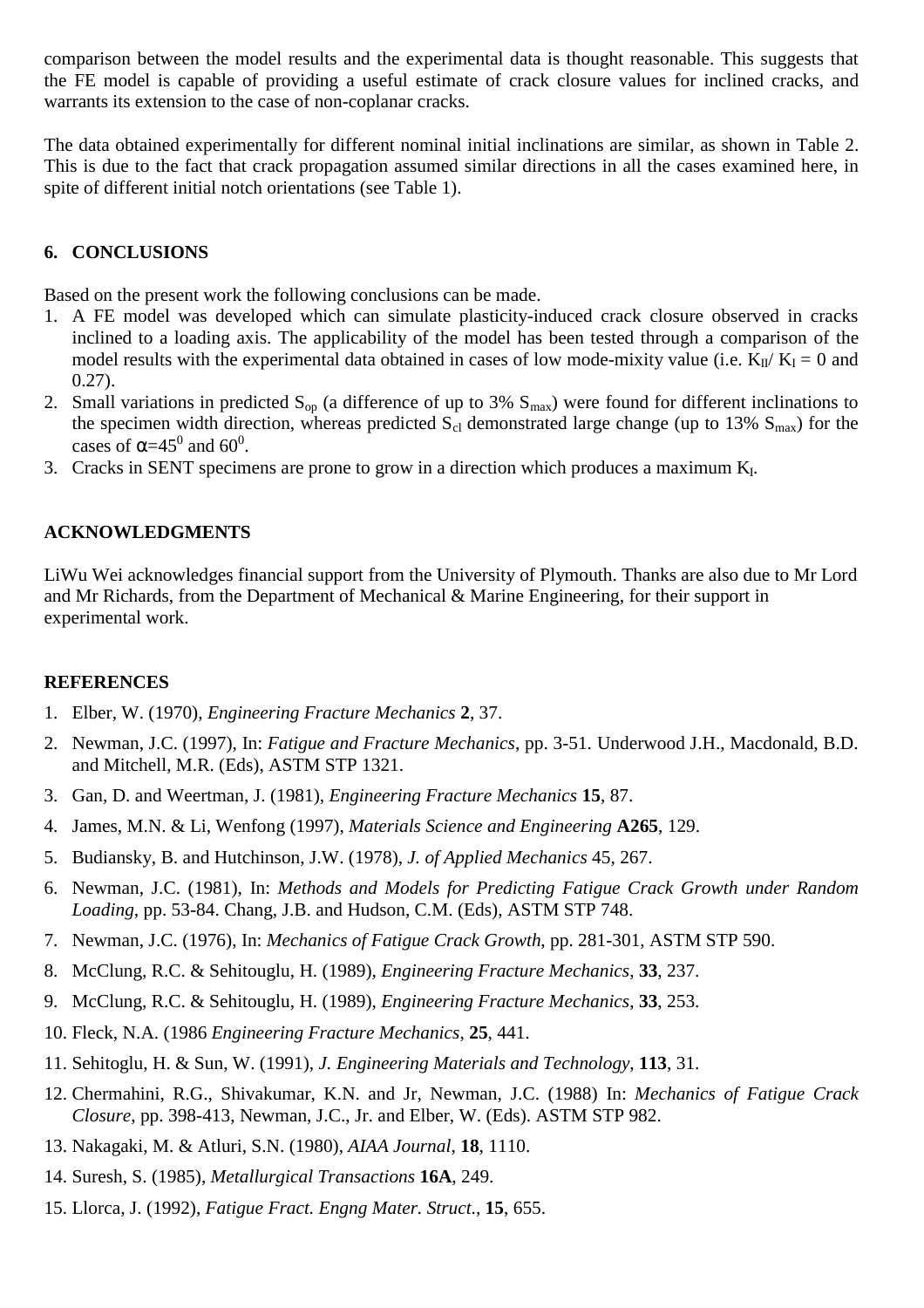- 16. Ogura, K. and Ohji, K. (1977), *Engineering Fracture Mechanics* **9**, 471.
- 17. Nakamura, H. et al (1983), In: *Mechanical Behaviour of Materials (ICM 4)*, pp.817-823. Stockholm.
- 18. Blom, A.F. & Holm, D.K. (1985), *Engineering Fracture Mechanics* **22**, 997.
- 19. Davis, J.R. et al (1993), *Aluminium and Aluminium Alloys*. ASM International.
- 20. Suresh, S. (1991), *Fatigue of Materials*. The University Press, Cambridge.
- 21. Kikukawa, M., Jono, M and Tanaka, K. (1976), In: *Proceedings of the Second International Conference on Mechanical Engineering Material*, pp. 254-278. Boston, USA.
- 22. Tanaka, K. (1974), *Engineering Fracture Mechanics* **6**, 493.
- 23. Kaufman, J.G. & Kelsey, R.A. (1975), In: *Properties of Materials for Liquefied Natural Gas Tankage*, pp. 138-158. STP 579, ASTM.
- 24. Gao, H. et al (1985), In: *Multiaxial Fatigue*, pp. 184-202. ASTM STP 853.
- 25. Wu, J. & Ellyin, F. (1996), *Int. J. Fracture*, **82**, 43.
- 26. Ashbaugh, N.E. et al (1997), *Fatigue Fract. Engng Mater Struct* **20**, 963.
- 27. Ritchie, R.O. and Suresh, S. (1982), *Metallurgical Transactions* **13A**, 937.

| CRACK UROW HI DIRECTION RELATIVE TO NOTCH ORIENTATION |                |                         |                            |                                |                |                                                      |  |  |  |  |
|-------------------------------------------------------|----------------|-------------------------|----------------------------|--------------------------------|----------------|------------------------------------------------------|--|--|--|--|
| Specimen<br>Number                                    | Thickness (mm) | Notch angle<br>(degree) | $K_I$<br>(MPa m $^{1/2}$ ) | $K_{II}$<br>$(MPa \; m^{1/2})$ | $K_{II}/K_{I}$ | Crack growth direction<br>relative to notch (degree) |  |  |  |  |
|                                                       |                |                         | 24.00                      | $\Omega$                       | $\Omega$       |                                                      |  |  |  |  |
| 2                                                     | $\mathcal{D}$  | 15                      | 21.82                      | 5.85                           | 0.27           |                                                      |  |  |  |  |
| 3                                                     | 2              | 30                      | 17.54                      | 10.13                          | 0.58           | $+45.39$ (side 1)<br>$+18.67$ (side 2)               |  |  |  |  |
| 4                                                     | $\mathcal{L}$  | 45                      | 11.69                      | 11.69                          |                | $+24.50$                                             |  |  |  |  |
|                                                       |                | 60                      | 5.85                       | 10.13                          | 1.73           | $+40.77$                                             |  |  |  |  |
| 6                                                     | 10             | 0                       | 24.00                      |                                | $\Omega$       |                                                      |  |  |  |  |
|                                                       | 10             | 15                      | 21.82                      | 5.85                           | 0.27           | $\Omega$                                             |  |  |  |  |
| 8                                                     | 10             | 30                      | 17.54                      | 10.13                          | 0.58           | $+30.56$                                             |  |  |  |  |
| 9                                                     | 10             | 45                      | 11.69                      | 11.69                          |                | $+17.92$                                             |  |  |  |  |

TABLE 1 CRACK GROWTH DIRECTION RELATIVE TO NOTCH ORIENTATION

Note: Crack growth direction is measured relative to notch orientation; the sign + denotes clockwise.

TABLE 2 EXPERIMENTAL DATA FOR  $S_{CL}$  AND  $S_{OP}$  VALUES

10 10 60 5.85 10.13 1.73 +34.88

| No.1 (t=2, $\alpha=0^0$ ) |                               |                  | No.2 (t=2, $\alpha$ =15 <sup>0</sup> ) |                               |                  | No.5 (t=2, $\alpha$ =60 <sup>0</sup> ) |                               |                  | No.7 (t=10, $\alpha$ =15 <sup>0</sup> ) |                       |                  |
|---------------------------|-------------------------------|------------------|----------------------------------------|-------------------------------|------------------|----------------------------------------|-------------------------------|------------------|-----------------------------------------|-----------------------|------------------|
| a/W                       | $S_{\rm cl}$ , $/S_{\rm max}$ | $S_{op}/S_{max}$ | a/W                                    | $S_{\rm cl}$ , $/S_{\rm max}$ | $S_{op}/S_{max}$ | a/W                                    | $S_{\rm cl}$ , $/S_{\rm max}$ | $S_{op}/S_{max}$ | a/W                                     | $S_{cl}$ ,/ $S_{max}$ | $S_{op}/S_{max}$ |
|                           |                               |                  |                                        |                               |                  |                                        |                               |                  |                                         |                       |                  |
| 0.2355                    | 0.38                          | 0.38             | 0.1969                                 | 0.40                          | 0.40             | 0.3621                                 | 0.32                          | 0.32             | 0.2532                                  | 0.32                  | 0.32             |
| 0.2487                    | 0.39                          | 0.39             | 0.2124                                 | 0.43                          | 0.43             | 0.41                                   | 0.43                          | 0.43             | 0.2737                                  | 0.34                  | 0.34             |
|                           |                               |                  |                                        |                               |                  |                                        |                               |                  |                                         | $(0.26*)$             | $(0.26*)$        |
| 0.2684                    | 0.51                          | 0.51             | 0.2396                                 | 0.4                           | 0.4              | 0.43                                   | 0.4                           | 0.4              | 0.3023                                  | 0.43                  | 0.43             |
|                           |                               |                  |                                        |                               |                  |                                        |                               |                  |                                         | $(0.26*)$             | $(0.26*)$        |
| 0.3342                    | 0.49                          | 0.49             | 0.2669                                 | 0.47                          | 0.47             | 0.4495                                 | 0.43                          | 0.43             | 0.3105                                  | 0.53                  | 0.53             |
| 0.3487                    | 0.48                          | 0.48             | 0.3145                                 | 0.43                          | 0.43             | 0.5958                                 | 0.43                          | 0.43             |                                         |                       |                  |
|                           |                               |                  | 0.3281                                 | 0.45                          | 0.45             |                                        |                               |                  |                                         |                       |                  |
|                           |                               |                  | 0.3418                                 | 0.47                          | 0.47             |                                        |                               |                  |                                         |                       |                  |
| Mean<br>value             | 0.45                          | 0.45             |                                        | 0.436                         | 0.436            |                                        | 0.402                         | 0.402            |                                         | 0.405                 | 0.405            |

Note: \* this value was determined from the strain gage in the back face of the specimen.